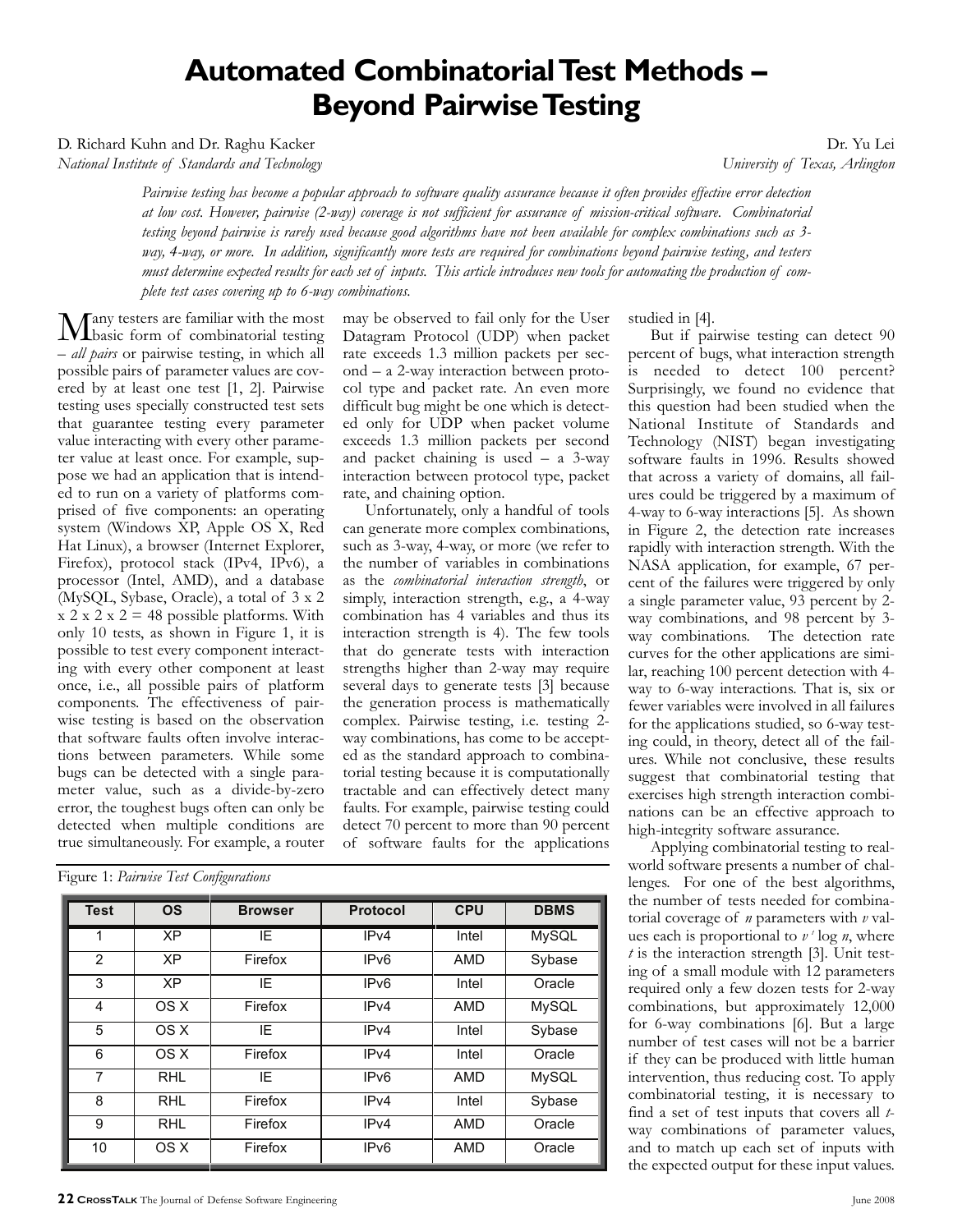These are both difficult problems, but they can now be solved with new algorithms on currently available hardware. We explain these two steps followed by a small but complete illustrative example.

# **Computing T-Way Combinations of Input Values Using FireEye**

The first step in combinatorial testing is to find a set of tests that will cover all *t*-way combinations of parameter values for the desired combinatorial interaction strength *t*. This collection of tests is known as a *covering array*. The covering array specifies test data where each row of the array can be regarded as a set of parameter values for an individual test. Collectively, the rows of the array cover all *t*-way combinations of parameter values. An example is given in Figure 3, which shows a 3-way covering array for 10 variables with two values each. The interesting property of this array is that any three columns contain all eight possible values for three binary variables. For example, taking columns F, G, and H, we can see that all eight possible 3-way combinations (000, 001, 010, 011, 100, 101, 110, 111) occur somewhere in the rows of the three columns. In fact, this is true for any three columns. Collectively, therefore, this set of tests will exercise all 3-way combinations of input values in only 13 tests, as compared with 1,024 for exhaustive coverage. Similar arrays can be generated to cover up to all 6 way combinations. A non-commercial research tool called FireEye [3], developed by NIST and the University of Texas at Arlington<sup>1</sup>, makes this possible with much greater efficiency than previous tools. For example, a commercial tool required 5,400 seconds to produce a less-optimal test set than FireEye generated in 4.2 seconds.

# **Matching Combinatorial Inputs With Expected Outputs Using Nu Symbolic Model Verifier (SMV)**

The second step in combinatorial test development is to determine what output should be produced by the system under test for each set of input parameter values, often referred to as the *oracle problem* in testing. The conventional approach to this problem is human intervention to design tests and assign expected results or, in some cases, to use a *reference implementation* that is known to be correct (for example, in checking conformance of various vendor products to a protocol standard). Because combinatorial testing can require a large number of tests, an automated method is needed for determin-



Figure 2: *Error Detection Rates for Interaction Strengths 1 to 6* 

enhanced version of the well-known SMV true. What makes a model checker particularly valuable is that if the claim is false, the 0 0 0 provides a *counterexample* showing how the claim can be shown false. As will be seen in 0 0 the illustrative example, this gives us the ability to match every set of lipet test data of a system model to determine if a property claimed in a specification statement is ability to match every set of input test data model checker not only reports this, but also 0 checker can be viewed as exploring all states ing the expected results for each set of input data. To solve this problem, we use the open-source NuSMV model checker [7] (an model checker [7]). Conceptually, the model duce for that input data. Figure 4 outlines the process. I.e. what makes a moder checker paractic paractic paractic paractic paractic paractic paractic paractic paractic paractic paractic paractic paractic defined in can be shown false. As will be seen i illustrative example, th

The model checker thus automates the work that normally must be done by a human tester - determining what the correct output should be for each set of input tion of test data. Other approaches to determining the correct output for each test can also be used.

**A B C D E F G H J** ing expected results directly rather than 0 0 0 0 0 through a counterexample, but the II<br>general, and can be applied to non-deterthe oracle problem depends on the problem at hand, but model checking can be effective applications where there is a state machine, uppheadons where there is a state material,<br>unified modeling language state chart, or anned modeling language 0 0 0 ministic systems or used with mutationtesting [8]. The method chosen for resolving in testing protocols, access control, or other based methods in addition to combinatorial For example, in some cases we can run a model checker in simulation mode, producapproach illustrated in this article is more

## *Illustrative Example*

Here we present a small example of an access control system. The rules of the system are a simplified multi-level security system, followed by a step-by-step construction of tests using an automated process. Each subject (user) has a clearance level *u\_l*, and each file has a classification level *f\_l*.

Figure 3: *3-way Covering Array for 10 Parameters With Two Values Each* 

| A        | в        | C        | D        | Е            | F        | G        | н |          | J        |
|----------|----------|----------|----------|--------------|----------|----------|---|----------|----------|
| $\Omega$ | $\Omega$ | $\Omega$ | $\Omega$ | $\mathbf{0}$ | $\Omega$ | $\Omega$ | O | $\Omega$ | $\Omega$ |
|          | 4        |          |          |              | 1        | 1        |   |          |          |
|          |          |          |          |              | ∩        | n        |   |          |          |
|          |          |          |          |              | 1        | U        |   |          |          |
|          | n        |          |          |              |          |          |   |          | n        |
|          |          |          |          |              |          | n        |   |          |          |
|          |          |          |          |              |          |          |   |          |          |
|          |          |          |          |              | n        |          |   |          |          |
|          |          |          |          |              | ◢        | n        |   |          |          |
|          | ŋ        |          |          |              |          |          |   |          |          |
|          |          |          |          |              |          | n        |   |          |          |
|          |          |          |          |              |          | n        |   |          |          |
|          |          |          |          |              |          |          |   |          |          |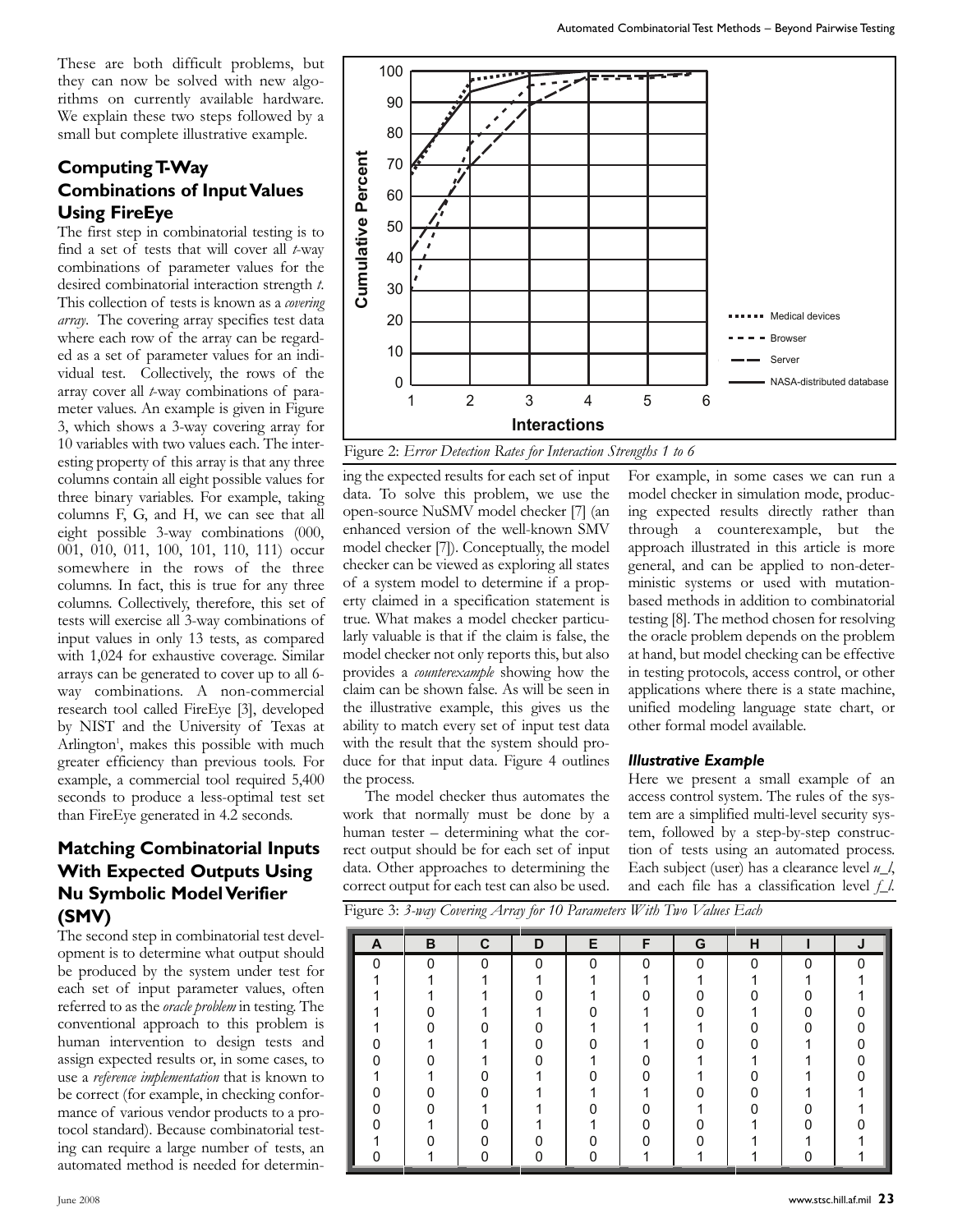Software Engineering Technology



Figure 4: *Automated Combinatorial Test Construction* ined sequentially, as in a conventional pro-

Levels are given as 0, 1, or 2, which could represent levels such as Confidential, Secret, and Top Secret. A user *u* can read a file *f* if  $u_l \geq f_l$  (the *no read up* rule), or write to a file if  $f_l \geq u_l$  (the *no write down* rule).

Thus, a pseudo-code representation of the access control policy is:

```
else if f > = u l & act = wr
  then GRANT; else DENY;
```
if  $u_l$  >= f  $l$  & act = rd then

GRANT;

Tests produced will check that these rules are correctly implemented in a system.

```
Figure 5: SMV Model of Access Control Rules
```

```
1. MODULE main 
   2. VAR
         --Input parameters
   3. u 1: 0..2; -- user level
   4. f 1: 0..2; -- file level
   5. act: \{rd, wr\}; -- action
         --output parameter
   6. access: {START , GRANT, DENY};
   7. ASSIGN 
   8. init(access) := START ;
        --if access is allowed under rules, then next state is GRANT
         --else next state is DENY
   9. next(access) := case
   10. u_l >= f_l & act = rd : GRANT;
   11. f_l \geq u_l \& \text{act} = wr : \text{GRANT};12. 1^{-}: DENY;
   13. esac;
   14. next(u_l) := u_l;15. next(f^{-1}) := f^{-1};16. next (\overline{act}) := \overline{act};
-- reflection of the assigns for access
-- if user level is at or above file level then read is OK
SPEC AG ((u l >= f l & act = rd ) -> AX (access = GRANT));
-- if user level is at or below file level, then write is OK
SPEC AG ((f_l \geq u_l \land act = wr ) \Rightarrow AX (access = GRANT));
-- if neither condition above is true, then DENY any action
SPEC AG (!( (u l >= f l & act = rd ) | (f l >= u l & act = wr ))
          \rightarrow AX (access = DENY));
                                             al (a )」<br>(a )」<br>...
                                             w r
                                             w r
                                             w r
                                             ela<br>(a da de 1<br>1 da de 1 -
```
## **System Model**

This system is easily modeled in the language of the NuSMV model checker as a simple two-state finite state machine. Other tools could be used, but we illustrate the test production procedure using NuSMV because it is among the most widely used model checkers and is freely available. Our approach is to model the system as a simple state machine, then use NuSMV to evaluate the model and post-process the results into complete test cases.

Figure 5 shows the system model defined in SMV. The START state initializes the system (line 8), with the rule noted previously used to evaluate access as either GRANT or DENY (lines 9-13). For example, line 10 represents the first line of the pseudo-code example: in the current state, (always START for this simple model), if  $u_l \geq f_l$  then the next state is GRANT. Each line of the case statement is examgramming language. Line 12 implements the *else DENY* rule, since the predicate *1* is always true. SPEC clauses given at the end of the model define statements that are to be proven or disproven by the model checker. The SPEC statements in Figure 5 duplicate the access control rules as temporal logic statements and are, thus, provable. In the following sections, we illustrate how to combine them with input data values to generate complete tests with expected results.

In SMV, specifications of the form AG (predicate 1) -> AX (predicate 2) indicate essentially that for all paths (the A in AG) for all states globally (the G), if predicate 1 holds then  $(-)$ for all paths, in the next state (the X in AX) predicate *2* will hold. SMV checks the properties in the SPEC statements and shows that they match the access control rules as implemented in the finite state machine, as expected. Once the model is correct and SPEC claims have been shown valid for the model, counterexamples can be produced that will be turned into test cases.

## **Generating Covering Array**

We will compute covering arrays that give all *t*-way combinations, with degree of interaction coverage two for this example. If we had a larger number of parameters, we would produce test configurations that cover all 3-way, 4-way, etc., combinations. (With only three parameters, 3-way interaction would be equivalent to exhaustive testing, so we use 2-way combinations for illustration purposes.) The first step is to define the parameters (using the graphical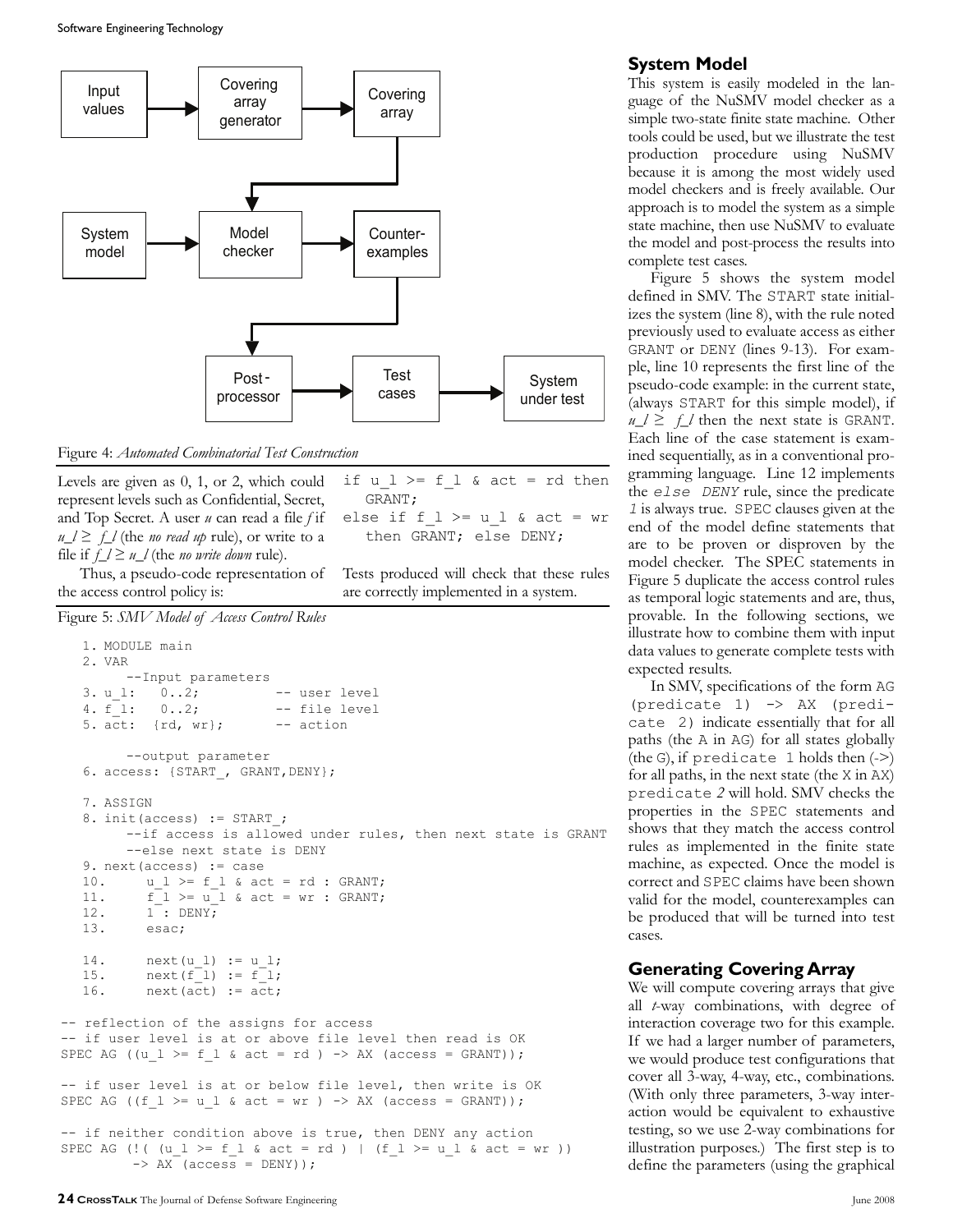user interface if desired) and their values in a system definition file that will be used as input to the covering array generator FireEye with the following format: After the system definition file is saved, we run FireEye, in this case specifying 2-way interactions. FireEye produces the output shown in Figure 6.

Each test configuration defines a set of values for the input parameters u\_1, f\_1, and act. The complete test set ensures that all 2-way combinations of parameter values have been covered

## **Model Claims With Covering Array Values Inserted**

The next step is to assign values from the covering array to parameters used in the model. For each test, we write a claim that the expected result will not occur. The model checker determines combinations that would disprove these claims, outputting these as counterexamples. Each counterexample can then be converted to a test with known expected result. For example, for Test 1 the parameter values are:

$$
u_l = 0
$$
 & f\_l = 0 & act = rd

For each of the nine configurations in the covering array (Figure 7), we create a SPEC claim of the form: SPEC AG*( covering array values ) ->* AX *!(access = result)*.

This process is repeated for each possible result, in this case either *GRANT* or *DENY*, so we have nine claims for each of the two results. The model checker is able to determine, using the model defined previously, which result is the correct one for each set of input values, producing a total of nine tests.

#### Excerpt:

SPEC AG((u  $l = 0$  & f  $l = 0$  & act  $=$  rd)  $\rightarrow$  AX ! (access = GRANT)); SPEC AG((u  $1 = 0$  & f  $1 = 1$  & act  $= w r$ )  $\rightarrow$  AX ! (access = GRANT)); SPEC AG((u  $l = 0$  & f  $l = 2$  & act  $=$  rd)  $\rightarrow$  AX ! (access = GRANT)); etc.

SPEC AG((u  $l = 0$  & f  $l = 0$  & act  $=$  rd)  $\rightarrow$  AX ! (access = DENY)); SPEC AG((u  $l = 0$  & f  $l = 1$  & act  $= \text{wr}$   $\rightarrow$  AX ! (access = DENY)); SPEC AG((u  $l = 0$  & f  $l = 2$  & act  $=$  rd)  $\rightarrow$  AX ! (access = DENY)); etc.

## **Generating Counterexamples With Model Checker**

NuSMV produces counterexamples where

the input values would disprove the claims specified in the previous section. Each of these counterexamples is, thus, a set of test data that would have the expected result of GRANT or DENY. For each SPEC claim, if this set of values cannot in fact lead to the particular result, the model checker indicates that this is true. For example, for the configuration below, the claim that access will not be granted is true, because the user's clearance level  $(u_l = 0)$  is below the file's level  $(f \ 1 = 2):$ 

-- specification AG (((u l -- specification AG (( $(u_l$  = 0 & f  $_l$  = 2) & act = rd)  $\Rightarrow$  AX ! (access = GRANT)) is true

If the claim is false, the model checker indicates this and provides a trace of parameter input values and states that will prove it is false. In effect, this is a complete test case, i.e., a set of parameter values and an expected result. It is then simple to map these values into complete test cases in the syntax needed for the system under test. An excerpt from NuSMV output is shown in Figure 8.

The model checker finds that six of the input parameter configurations produce a result of GRANT and three produce a DENY result, so at the completion of this step we have successfully matched up each input parameter configuration with the result that should be produced by the system under test.

At first, the method previously described may seem *backward*. Instead of negating each possible result, why not simply produce tests from model checker output such as specification AG  $((u_l = 0 \& f_l = 2) \& act =$ rd) -> AX (access = DENY)) *is true*? Such a procedure would work fine for this simple example, but more sophisticated testing may require more information. Note that if the claim is true, the model checker

```
u 1: 0,1,2
 f 1: 0, 1, 2act: rd, wr
Figure 6: Model Parameters and Values
```

|                                       |                         |                | ombinatorial Test Methods – Beyond Pairwise Testin; |  |  |  |  |
|---------------------------------------|-------------------------|----------------|-----------------------------------------------------|--|--|--|--|
| $u \; 1: 0, 1, 2$                     |                         |                |                                                     |  |  |  |  |
| f 1: 0, 1, 2                          |                         |                |                                                     |  |  |  |  |
| act: rd, wr                           |                         |                |                                                     |  |  |  |  |
| Figure 6: Model Parameters and Values |                         |                |                                                     |  |  |  |  |
|                                       |                         |                |                                                     |  |  |  |  |
| <b>Test</b>                           | u_l                     | $f_l$          | act                                                 |  |  |  |  |
|                                       | 0                       | 0              | rd                                                  |  |  |  |  |
| $\overline{2}$                        | 0                       | 1              | wr                                                  |  |  |  |  |
| $\overline{3}$                        | 0                       | $\overline{2}$ | rd                                                  |  |  |  |  |
| $\overline{4}$                        | 1                       | 0              | wr                                                  |  |  |  |  |
| 5                                     | 1                       | 1              | rd                                                  |  |  |  |  |
| 6                                     | 1                       | 2              | wr                                                  |  |  |  |  |
| $\overline{7}$                        | $\overline{\mathbf{c}}$ | 0              | rd                                                  |  |  |  |  |
| 8                                     | $\frac{2}{2}$           | 1              | wr                                                  |  |  |  |  |
| 9                                     |                         | $\overline{2}$ | wr                                                  |  |  |  |  |
|                                       |                         |                |                                                     |  |  |  |  |

#### Figure 7: *FireEye Output Test Values*

simply reports the fact while if it is false, a trace of inputs and internal states is produced to show how the claim fails. Some testing may require information on internal states or variable values, and the previous procedure provides this information.

## **Shell Script Post-Processing to Produce Complete Tests**

The last step is to use a post-processing tool that reads the output of the model checker and generates a set of test inputs with expected results. The post-processor strips out the parameter names and values, giving tests that can be applied to the system under test. Simple scripts are then used to convert the test cases into input for a suitable test harness. The tests produced are shown in Figure 9 (see next page).

#### **Conclusion**

While tests for this trivial example could easily have been constructed manually, the procedures introduced in this tutorial can – and have – been used to produce tens of thousands of complete test cases in a few minutes once the SMV model

Figure 8: *Counterexamples* (excerpt)

```
-- specification AG (((u l = 0 & f l = 0) & act = rd)
        -> AX !(access = GRANT)) is false 
-- as demonstrated by the following execution sequence 
Trace Description: CTL Counterexample 
Trace Type: Counterexample 
-> State: 1.1 <- 
  u_1 = 0f_1 = 0 act = rd
   access = START_ 
\Rightarrow Input: 1.2 \leftarrow-> State: 1.2 <- 
  access = GRANT
… 
etc.
```